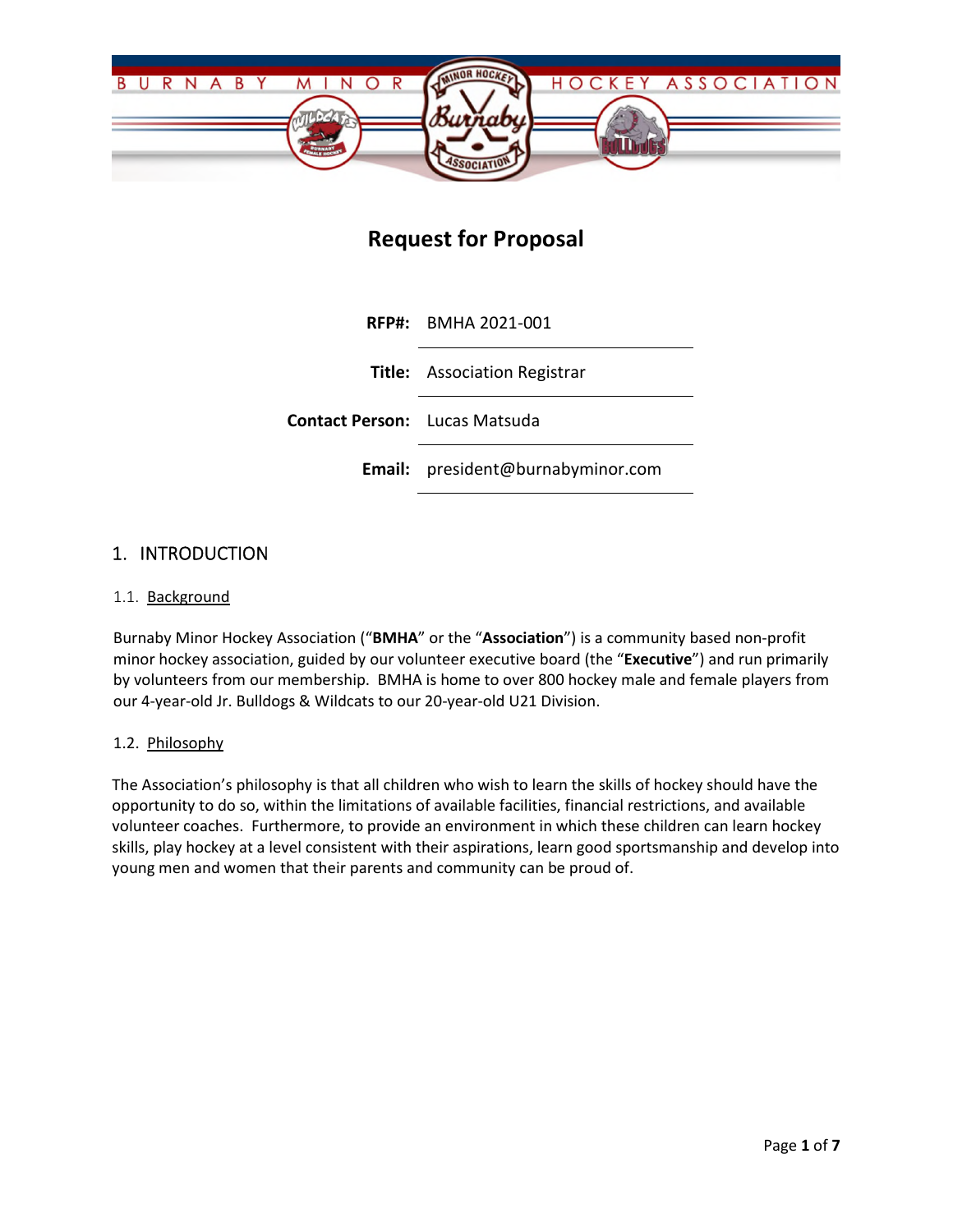

1.3. Amateur Hockey Structure



BMHA is a member association of and subject to the rules and regulations of:

- PCAHA;
- BC Hockey; and
- Hockey Canada.

# 2. INVITATION

The Association, by its volunteer elected Executive, invites qualified parties (each, a "**Proponent**") to submit a competitive proposal for the performance of the duties required of an association registrar (the "**Registrar**") as detailed below (the "**Work**"). As support staff for the Association, the Registrar is subject to the policies, procedures, rules, and regulations of the Association, PCAHA, BC Hockey, and Hockey Canada.

The Work is to commence on April 1, 2021.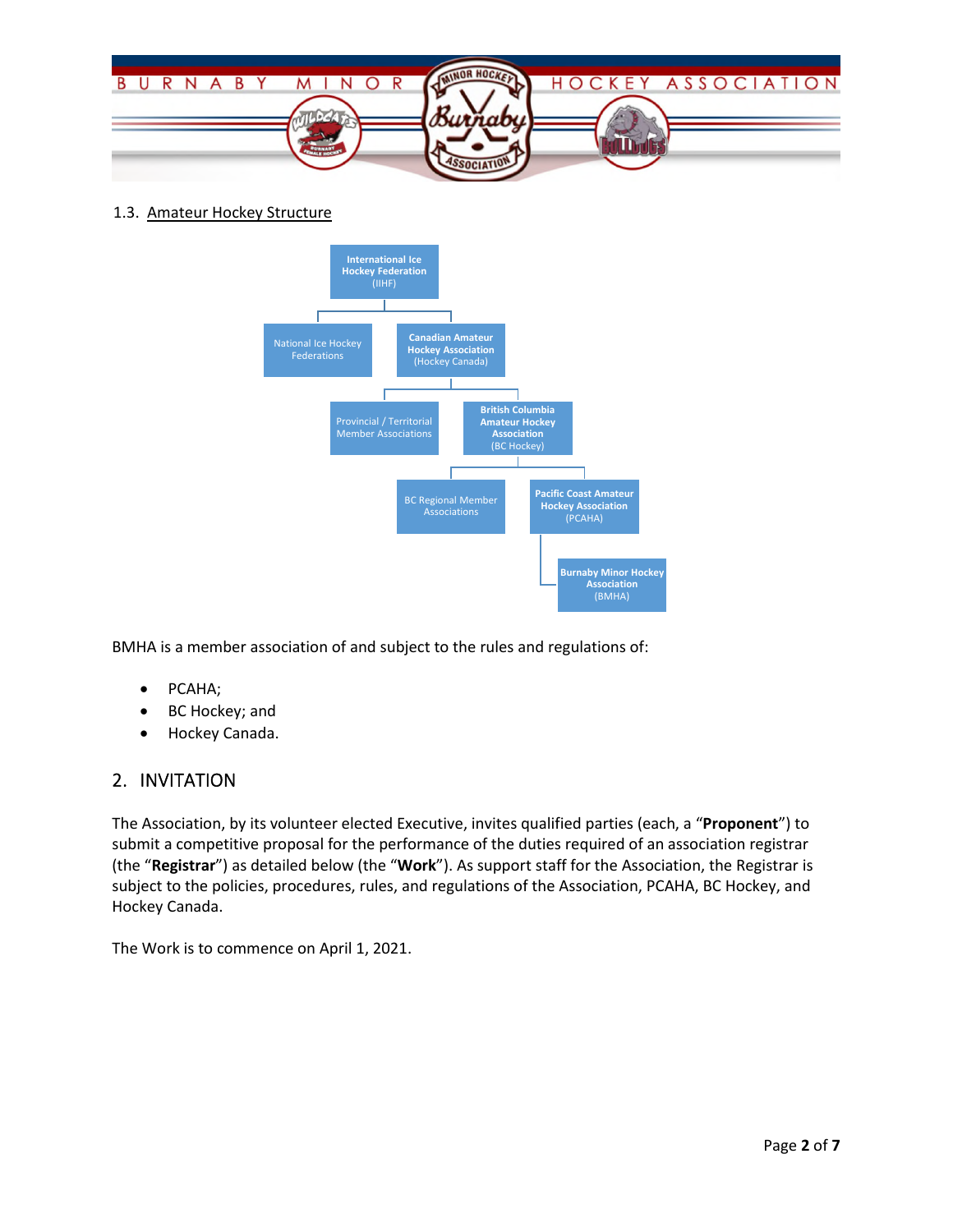

# 3. SUBMISSION INSTRUCTIONS

#### 3.1. Anticipated Timeline

The following table sets out the anticipated timeline for this RFP:

| <b>Activity</b>                          | <b>Timeline</b>                   |
|------------------------------------------|-----------------------------------|
| <b>Closing Time:</b>                     | 17:00 PST, Monday, March 15, 2021 |
| <b>Selection of Preferred Proponent:</b> | Friday, March 19, 2021            |
| Award:                                   | Friday, March 23, 2020            |
| <b>Work Commences:</b>                   | Thursday, April 1, 2021           |

With the exception of the Closing Time, the dated above are estimates only and are subject to change at the sole and absolute discretion of the Association.

#### 3.2. Delivery of Proposals

Proposals must be submitted electronically by way of email to the Contact Person

#### 3.3. Closing Time

Proposals must be received on or before the Closing Time (date and time) as listed in Section 3.1.

#### 3.4. Late Proposals

Proposals received after the Closing Time will not be considered.

#### 3.5. Amendment of Proposals

A Proponent may withdraw or amend (additions, deletions or substitutions) a submitted Proposal in the same manner as described in Section 3.2 at any time prior to but not after the Closing Time.

#### 3.6. Contact Person

The following person is the "Contact Person" for this RFP:

**Name**: Lucas Matsuda **Email**: president@burnabyminor.com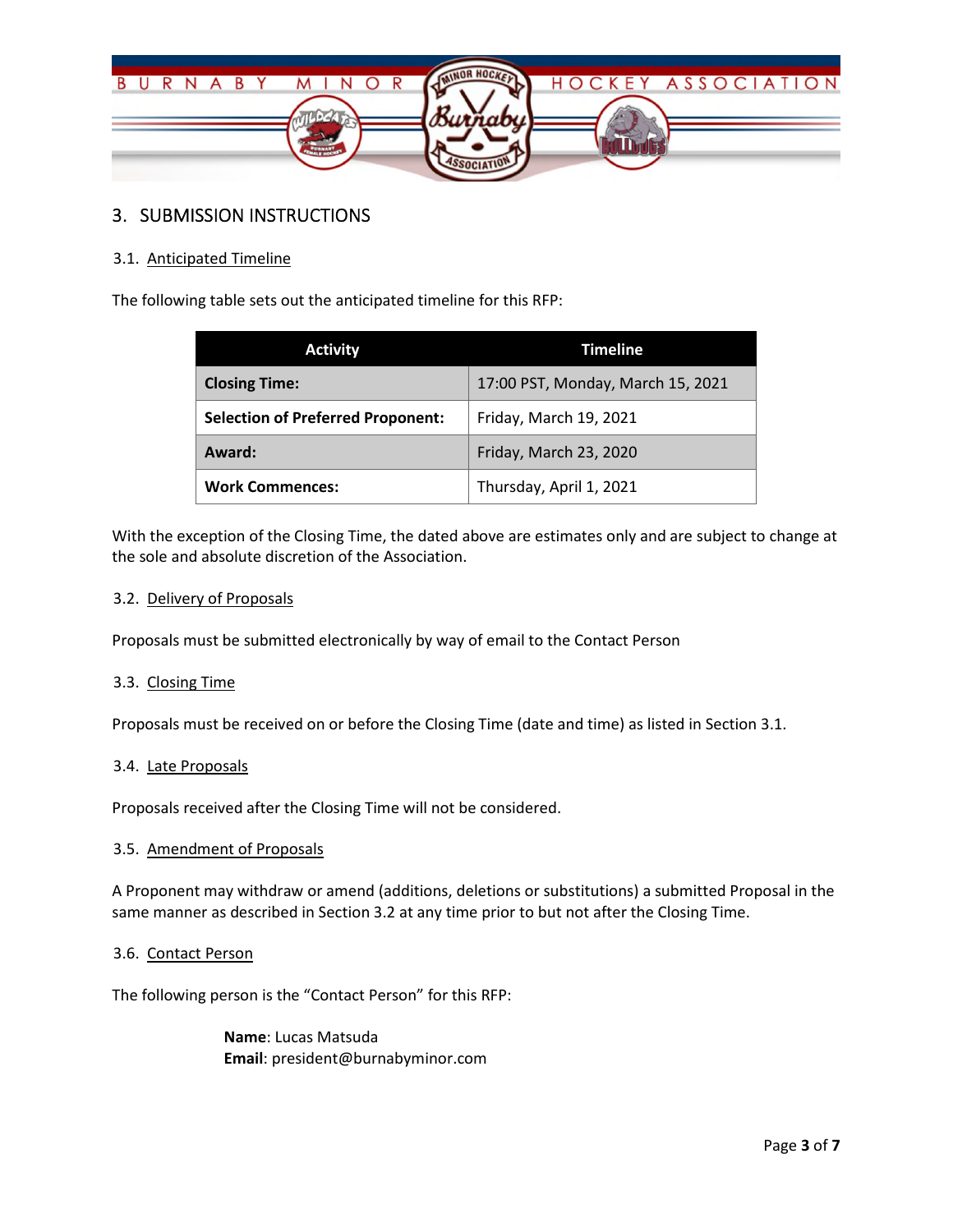

# 4. PROPOSAL SUBMISSION FORM AND CONTENTS

#### 4.1. Expectations

The Registrar is expected to:

- 4.1.1. Have, or be committed to quickly develop, a proficient working knowledge of the Hockey Canada Registry ("**HCR**"), as amended, and how to extract information from it;
- 4.1.2. Have, or be committed to quickly develop, a proficient working knowledge of the various forms and process of the Association, PCAHA, BC Hockey, and Hockey Canada in relation to registration of returning players, new players, international players, and transfers to and from the Association;
- 4.1.3. Have, or be committed to quickly develop, a proficient working knowledge of the TeamSnap platform for associations and its interaction with HCR as it relates to registration, rostering players, team officials, and communication to members;
- 4.1.4. Have, or be committed to quickly develop, a proficient working knowledge of the Microsoft Office suite of applications;
- 4.1.5. Have, or be willing to quickly develop, a proficient working knowledge of the Google Suite and its various functionality and applications;
- 4.1.6. Provide timely information and recommendations to the BMHA Board of Directors on registration, team formation, and rep tryout matters;
- 4.1.7. Make use of their own computer equipment, Wi-Fi, and software required to complete the Work; and
- 4.1.8. In all its duties, adhere to the rules and regulations of BMHA, PCAHA, BC Hockey, and Hockey Canada.

#### 4.2. Scope of Work

The key responsibilities of the Registrar include:

- 4.2.1. Complete all work required for the registration of members (returning and new), including players and team officials, international players, and the transfer of members to/from other associations;
- 4.2.2. Coordinate all phases of player registration for the season;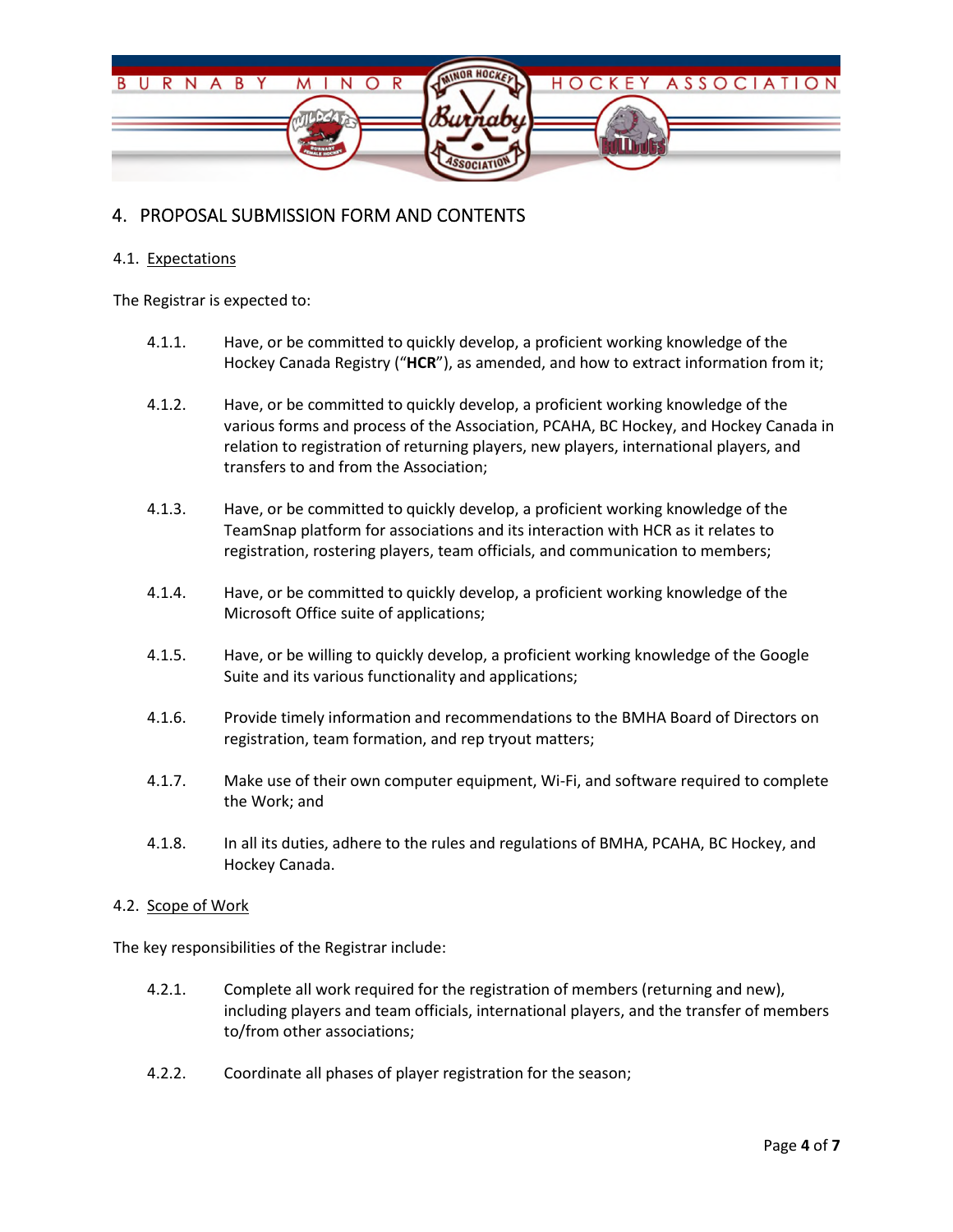

- 4.2.3. Provide communication to members and potential new members about the registration process;
- 4.2.4. Manage the registration process, including late registrations and withdrawals;
- 4.2.5. Access and maintain HCR and TeamSnap registration data;
- 4.2.6. Creation and registration related to development camps provided by the Association;
- 4.2.7. Maintain a waitlist of potential new members in all age categories, as required;
- 4.2.8. Work with the Executive to develop and implement registration parameters (i.e. registration fees, dates, process, etc.) and ensure TeamSnap / HCR is updated accordingly;
- 4.2.9. Provide information and recommendations to the Executive, division managers, and coaches on the number of players registered for the purposes of rep tryouts and team formation. Work with coaches and division managers until teams are balanced through player moves;
- 4.2.10. Provide the final roster reports to the Executive and the City of Burnaby for the purpose of determining the following season's ice allocation;
- 4.2.11. Provide other reports to the Executive as required;
- 4.2.12. Attend all meetings of registrars held by PCAHA or other regulatory bodies;
- 4.2.13. Attend and provide information relating to the registration process at all BMHA coach/manager meetings;
- 4.2.14.
- 4.2.15. Advise on deadlines for player moves and releases from rep so that division managers and coaches are aware of final roster player freezes;
- 4.2.16. Engage with volunteers to guide on certification requirements and respective deadlines. Maintain required records and communicate with the Risk Manager where gaps exist to protect players, volunteers, and the Association; and
- 4.2.17. Work with the Head Coach to ensure proper communication on coaching certification takes place.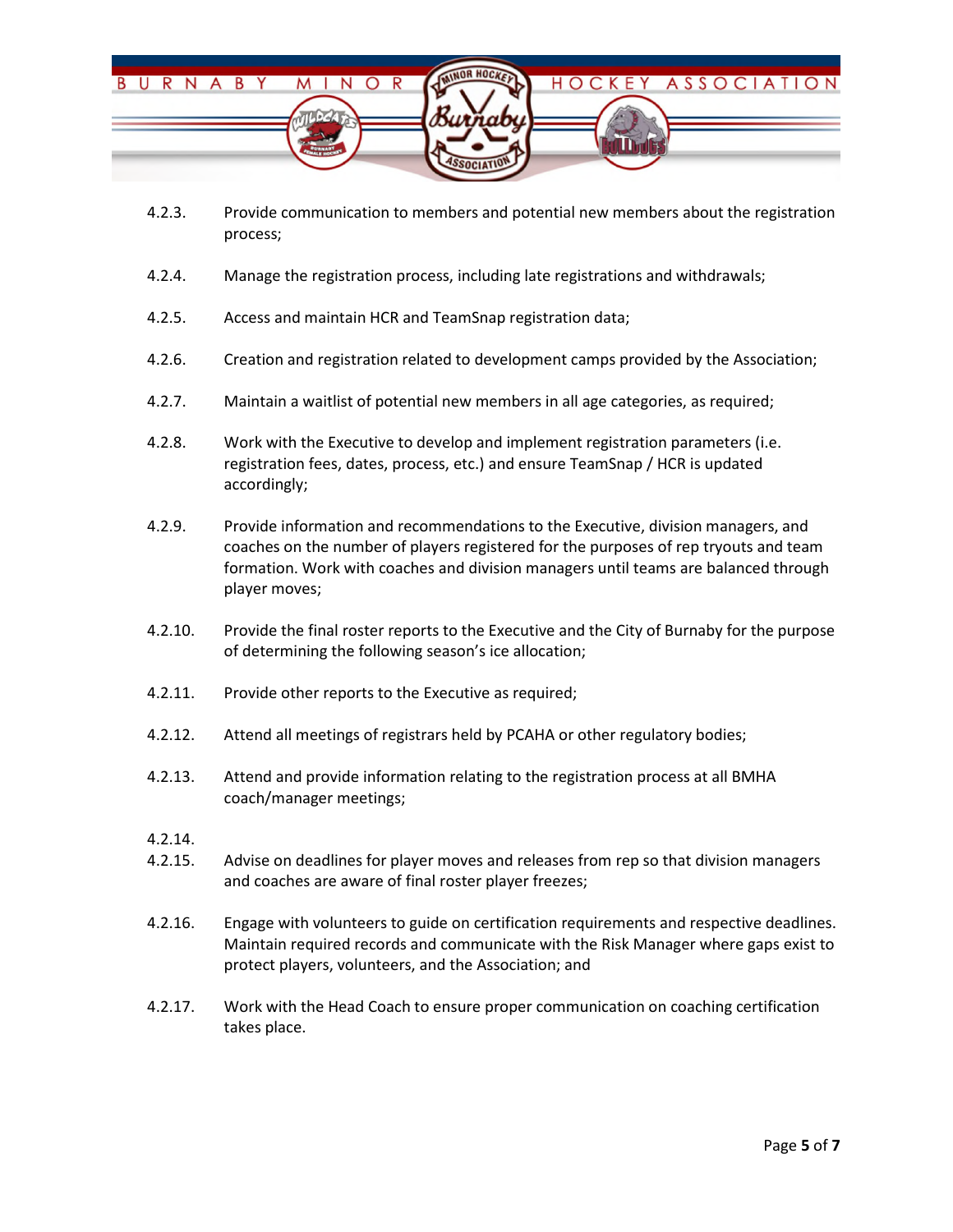

#### 4.3. Form of Proposal

Proponents should follow the form of Proposal described in this Section 4 and provide all the information requested by this RFP.

### 5. FINANCIAL

#### 5.1. General Registrar Duties

In your proposal, please include your cost / fee structure and/or breakdown based on requirements outlined in Section 4 above and your proposed payment frequency.

#### 5.2. Independent Contractor Status

It is the intention of the Association that the Registrar is engaged as an independent contractor of the Association. The Registrar is not an employee of the Association.

#### 5.3. Tax Matters

As the Registrar is an independent contractor and not an employee of the Association, the Association will issue a T4A at the end of each calendar year. Please indicate if billing will be to the individual or to a corporation and subject to GST.

### 6. PROPOSAL EVALUATION

#### 6.1. Proposal Considerations

To be considered responsive, a Proposal must meet all the requirements outlined in Section 4 above. Proposals not meeting all of these requirements will be considered non-responsive and will not be given further consideration. Only shortlisted Proponents will be invited to present their Proposal to the Executive.